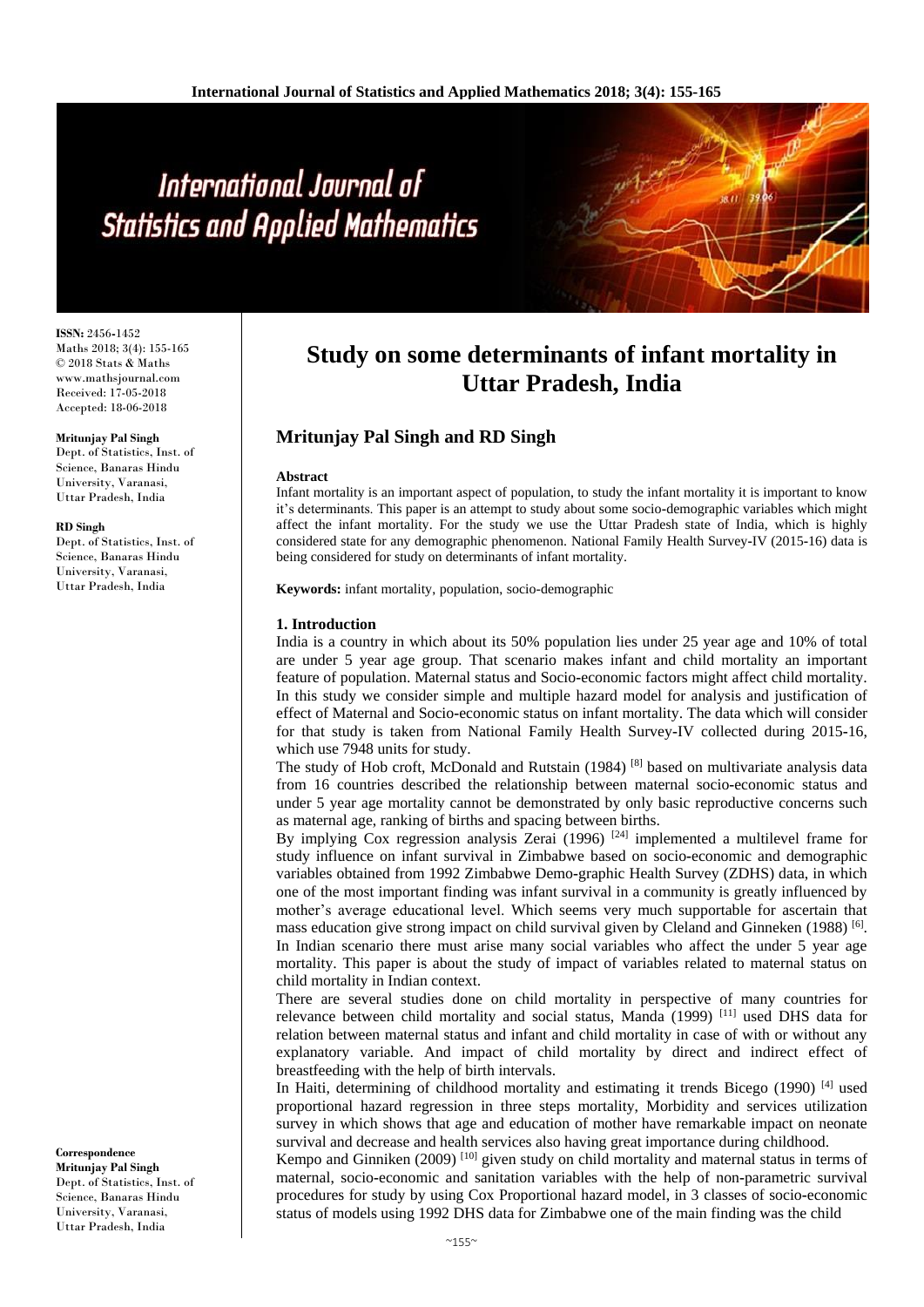International Journal of Statistics and Applied Mathematics

mortality highly related to maternal social status as well as water and sanitation facility available in Zimbabwe.

Studied the effect of maternal and child health care services on infant mortality using National Family Health Suvey**-**I (1992**-**93) data. Studied the infant mortality using hazard models in with some explanatory variables such as 4 states, maternal age, education, outcome of previous birth, sex of child, residence, standard of living index and caste. In her thesis N. Singh  $(2009)$ <sup>[21]</sup> used Poisson regression model for infant mortality by explanatory variables such as maternal age, education, and female autonomy, domestic violence.

India is the vast country having so many social and cultural diversities and society divided in many dimensions. This study is concerns about the condition of influence of social, maternal and child perspective in under five year age mortality. Uttar Pradesh, most populous and highly resourceful state of India (Census**-**2011), are consists with higher rate of infant mortality. Due to its resourcefulness it makes Uttar Pradesh highly concerned region for making these kind of studies. Due to that importance, Uttar Pradesh is being considered to study in this chapter.

In non**-**parametric condition Cox**-**proportional hazard model is an acceptable method for the study in extensive manner because being a semi parametric model, this go with the flexibility of non**-**parametric model with pursuing that more powerful and extensive to any non**-**parametric model. We use this model in study of infant mortality in Indian scenario with the help of NFHS**-**IV (2015**-**16) data. We make consideration of several explanatory variables which is supposed to make influence on infant mortality. In which our expectation for understanding the condition of infant mortality and improving them for country like India, And getting condition which might be helpful for keeping hope alive for India, So for extensive study we move on the methodology of study.

## **2. Data and Methodology**

## **2.1 Model Specification**

Infant mortality can be defined as death between 0**-**12 months of a child. The risk of occurring death in this age interval for age in year from birth given in calendar year. Independent variables which are used in that study based on child mortality and morbidity framework given by Mosely and Chen (1984) [14] . We consider these variables in this chapter to fit Coxproportional hazard model for variables defined as:

## **2.2 Response variable**

Infant mortality taken as Response variable. Our outcome variable consists with 2 different types of models for Infant mortality. First is simple model for variables which are used in study one by one to obtain that which variable effect the infant mortality significantly. Then a Multiple model is being used to find out adjusted effect of significant variables on infant mortality extracted from simple models.

## **2.3 Explanatory variables**

Birth Order For child health and survival how much birth had been given by mother is very important, as the frequent births may cause the immature births or anemic condition to women, which may affect the child survival in negative sense. For this study we considered birth order with 4 factors as (1.) Birth order**-**1, (2). Birth Order**-**2, (3.) Birth Order**-**3, (4.) Birth Order as 4+. The data of birth order will move with as per births occur in last one year.

Maternal Age Child bearing capacity of a women is also related with her age, as we consider the early age we get that she is not properly fit to giving birth to a child and in later ages the risk of child death may go higher as she comes near of her age of menopause. So considering it may have a significant on infant death, here we consider 2 groups of ages as  $(1.)$  up to 25 years,  $(2.)$  More than 25 years.

Sex of child In Indian scenario Sex of child is an important aspect because India have lot preference to the birth of son and have more possession to health of son, so, we consider sex of child as Male and female for our study to the scenario of infant deaths.

Place of Delivery In a birth, place of delivery plays an important role, it leads to hygiene, vaccination, postnatal cares etc. These things become highly prone when delivery occurs in an Institution or by a professionally trained person. That might effect the child survival. Here considered factors of place of delivery are (1.) Institution (2.) Home.

Maternal Education As there is common assumption that educated society moves to a healthy life and it extend the life expectancy of child, so we consider that factor for our study to much important. We divide this scale in 3 categories (1.) Illiterate, (2.) Up to secondary (3.) Above secondary.

Religious Status In our Indian Society discrimination between different religions is assumed to be a proper cause of child death. So considering it may give a proper relation to child deaths here we had taken religion in 2 stages (1) Hindu (2) Non**-**Hindus. Since Hindus share largest part of the Population in India so we considered them as main religions and Non**-**Hindus are Muslims, Sikhs, Buddhist, Christians etc. Which share very less contribution in Indian scenario.

Residential Status In Indian context Availability of health facility of such as PHC, CHC etc. is dependent on residential status for example in Uttar Pradesh there are lots of Villages which do not have proper health facility so considering residential status may show big effect on infant mortality. Here Taken Residential status are (1) Urban and (2) Rural for the study.

Breastfeeding Breast milk is considered as the best food for infant and also think as the carrier of several nutritional elements. Government often makes plans to make women aware for breastfeeding. So it might me considered as important factor to effect infant mortality. For this we considered ever breastfed to infant. They are (1.) No (2.) Yes. Birth Weight Birth weight is an important aspect to study about the phenomenon of child mortality as weight of babies are commonly related to the child immunity and child health in common assumption so we might consider its effect on infant mortality. Birth weight had taken in 3 forms (1) less than 2.5 kg or underweight (2) Normal weight or 2.5 kg**-**4 kg (3) overweight or more than 4 kg. And for those infants Birth weight Information is not available they are not considered in the models.

Wealth Index this is one of the important factors to consider in our society related to health. As the common assumption about wealth status is that if you have as more money than you have better accessibility to health services. In that scenario considering wealth status becomes more prominent figure to consider for the phenomenon of infant mortality. Here we consider the 5 status of society as (1) Poorest (2) Poorer (3) Middle class (4) Richer (5) Richest in this context. Caldwell  $(1989)$ <sup>[5]</sup> shows education of mother is highly influencing factor of child health because an educated mother is able to adjust in any traditional and social custom and she have higher ability to make extensive use of health care resources which may increase the autonomy for her child in and outside of house. In similar manner wealth status play an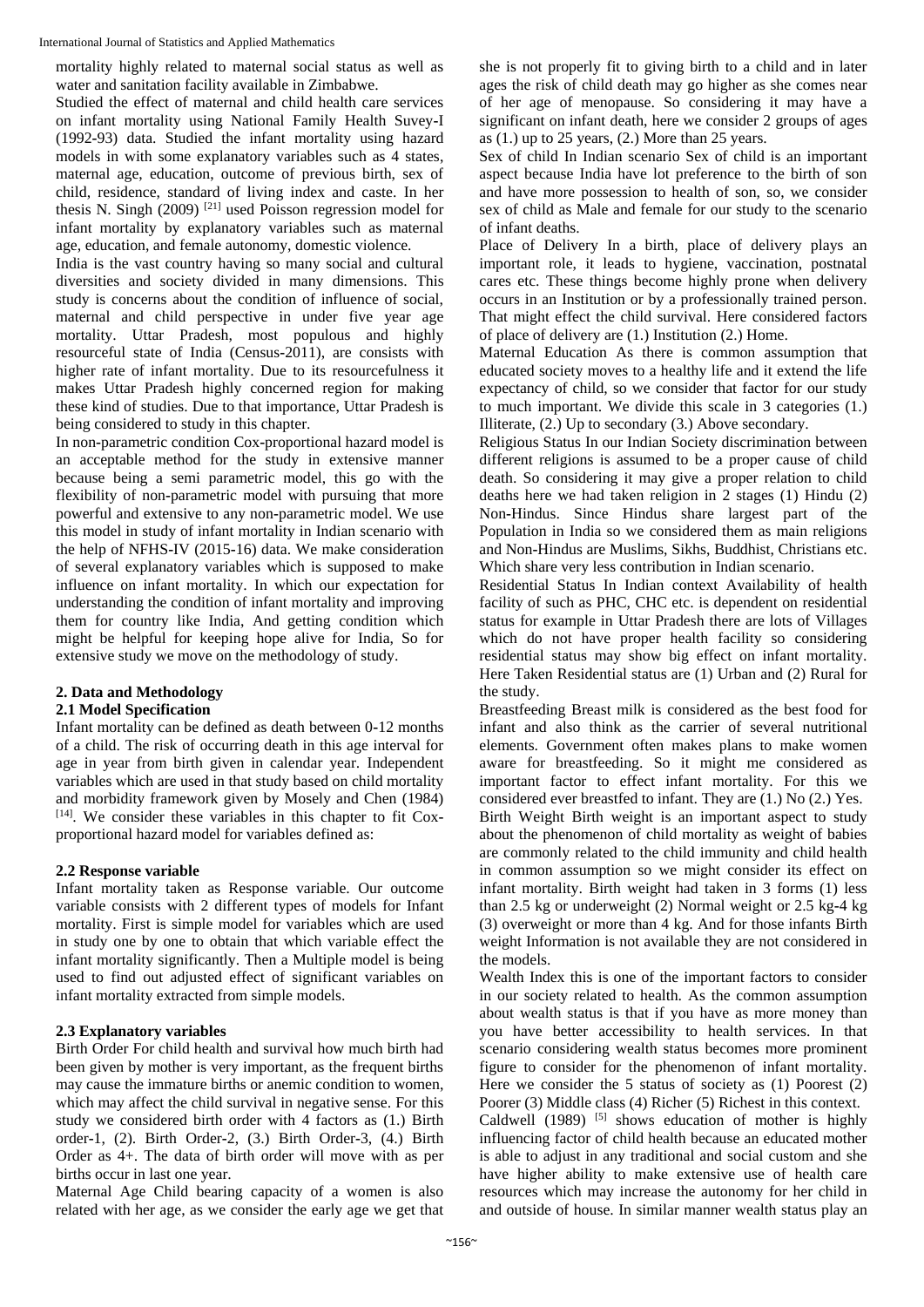important role in infant mortality it shows the availability of nutritional resources specially when a child needs to have special care.

Indian scenario is very different from the world because it contains lot of differences in social status such as region, religion, caste, creed etc. Each and every factor gives greater influence on infant mortality, occupation of females also play a crucial role in infant mortality. In some cases there have been observed that mortality of infant whose delivery occurred in modern facilities is higher than other deliveries, because that facilities are used under the condition of pregnancy complication become high.

Household status taken as other important influencing factors of infant mortality. Largest no. of people lives in rural areas where most of the people doesn't have a proper house to live, and they live in kachha houses and they do not have proper water and sanitation facilities. These are conditions of having the high incidence rate of infant mortality

Household structure is also a case that affects the child mortality as it has been seen that if there is a joint family than care and control of a child is high so it shows the risk of under 5 year age mortality lower than nuclear family. In this paper we study the impact on infant mortality on the basis of variables selected as maternal, socio**-**economic, household scenario discussed for Uttar Pradesh context and that variables were being tested on the relevance of hazard regarding consideration in 2015**-**16 NFHS data.

#### **2.4 Source of Data**

In this study we use the National Family Health Survey**-**IV (NFHS**-**2015**-**16) kids file which is highly reliable in Indian context the data is based on 7948 observation recorded for last years with 1104 deaths of infant for women aged in between 15**-**49 years which was collected with the collaboration of International Institute of Population Studies (IIPS) and Demographic Health Survey (DHS), Which are the rich source of women and child status data that gives the sufficient number of information in that category to ensure the reliability of data.

#### **2.5 Methods**

Kids data file is being used constructed from women respondents in 2015**-**16 national family health survey. Cox Model is used in survival analysis with proportional hazard models. Significance level is being performed over  $p<0.05$  for the hazard models.

Since in consideration the measures of survival Cases Cox is considered as the better measure in respect to other methods such as life table in which we can find the survival scenario in case of equally divided constant age intervals, which is being improvised in Kaplan**-**Meier estimate with varying age interval or variable failure timings. Their are better estimates but there have some problems with that estimators such as they only can evaluate survival chances with respect to only one respective independent variable. And also they all are non**-** parametric models which are considered week models with respect to any parametric models. Cox Proportional hazard model is preferred over that such as it is a semi parametric model which is more powerful than any nonparametric model in any case. And more it consists the liberty to any non**-**parametric model to number of variables.

Cox proportional model is defined as**-**:

Let  $X_i = X_i$ 1,  $\cdots$  Xin be the realized values of the covariates for subject i. The hazard function for Cox proportional Hazard model is defined as:

$$
H (ti, Xi) = h0 (t) exp (βixii=1)
$$
 (1)

where  $h_0(t)$  is base line hazard which can be approximated through by any distribution such as exponential or Wei bull distribution but they will provide the similar results for the same data due to that property cox regression is considered as semi parametric model. For the value if relative we did not have to defined the baseline hazard distribution certainly we can go for the results by using the exp (βixi) for given time t to occurring the event.

Proportionality assumption of hazard models are given as.

- There should be non**-**informative censoring.
- Independent variables must have hazard functions that are proportional over time.

In study we will go for simple models as well as multiple models, where in multiple models we use two models one with considering each variables and one with not considering breastfeeding in the study to know the effectiveness of breastfeeding on duration of death of infants. Both the models will be compared using**-**2 log likelihood. Keeping that in mind now we approach to Results section.

#### **3. Results**

Considering the independent variable for the model to get the information regarding infant mortality in last years we have Descriptive statistics of variables in study in table 1 and Figures shows the proportionality check for each variables one by one which shows each variable fulfill the proportionality assumption of Cox Proportional Hazard Models.

| <b>Birth Order</b>       | <b>Survived</b> | <b>Died</b> | <b>Total</b> |  |
|--------------------------|-----------------|-------------|--------------|--|
|                          | 67(37.64)       | 111 (62.36) | 178 (100)    |  |
| 2                        | 921 (71.17)     | 373 (28.83) | 1294 (100)   |  |
| 3                        | 3080 (87.01)    | 460 (12.99) | 3540 (100)   |  |
| $3+$                     | 2740 (93.32)    | 196 (6.68)  | 2936 (100)   |  |
| <b>Maternal Age</b>      | <b>Survived</b> | <b>Died</b> | <b>Total</b> |  |
| Up to 25 Years           | 2936 (86.63)    | 453 (13.37) | 3389 (100)   |  |
| More than 25 Years       | 3872 (84.93)    | 687 (15.07) | 4559 (100)   |  |
| Sex of child             | <b>Survived</b> | <b>Died</b> | <b>Total</b> |  |
| Male                     | 3651 (85.46)    | 621 (14.54) | 4272 (100)   |  |
| Female                   | 3157 (85.88)    | 519 (14.12) | 3676 (100)   |  |
| <b>Place of Delivery</b> | <b>Survived</b> | <b>Died</b> | <b>Total</b> |  |
| Home                     | 1733 (83.40)    | 345 (16.60) | 2078 (100)   |  |
| Hospital                 | 5075 (86.46)    | 795 (13.54) | 5870 (100)   |  |
|                          |                 |             |              |  |

**Table 1:** Descriptive Statistics of Variables under Study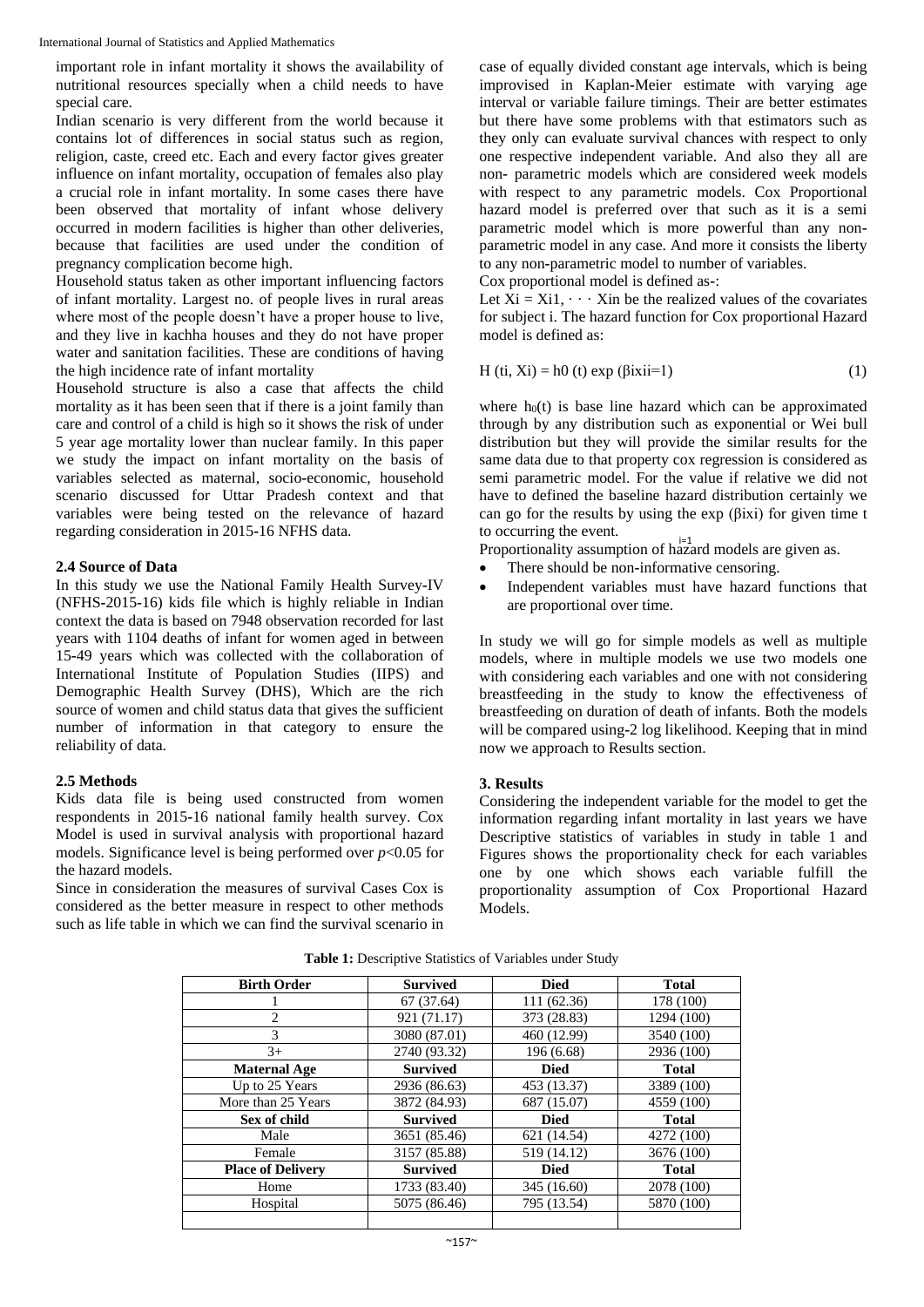| <b>Education</b>           | <b>Survived</b> | <b>Died</b>  | <b>Total</b> |  |
|----------------------------|-----------------|--------------|--------------|--|
| Up to Secondary            | 3542 (83.95)    | 677 (16.05)  | 4219 (100)   |  |
| Above Secondary            | 3266 (87.58)    | 463 (12.42)  | 3729 (100)   |  |
| <b>Religion</b>            | <b>Survived</b> | <b>Died</b>  | <b>Total</b> |  |
| Hindu                      | 5319 (85.30)    | 917 (14.70)  | 6236 (100)   |  |
| Non-Hindu                  | 1489 (86.97)    | 223 (13.03)  | 1712 (100)   |  |
| Type of place of residence | <b>Survived</b> | <b>Died</b>  | <b>Total</b> |  |
| Urban                      | 1498 (88.90)    | 187 (11.10)  | 1685 (100)   |  |
| Rural                      | 5310 (84.78)    | 953 (15.22)  | 6263 (100)   |  |
| <b>Ever Breastfeed</b>     | <b>Survived</b> | <b>Died</b>  | <b>Total</b> |  |
| No                         | 169 (22.38)     | 586 (77.62)  | 755 (100)    |  |
| Yes                        | 6639 (92.30)    | 554 (7.70)   | 7193 (100)   |  |
| <b>Wealth index</b>        | <b>Survived</b> | <b>Died</b>  | <b>Total</b> |  |
| Poorest                    | 1947 (82.99)    | 399 (17.01)  | 2346 (100)   |  |
| Poorer                     | 1619 (84.37)    | 300 (15.63)  | 1919 (100)   |  |
| Middle                     | 1282 (86.50)    | 200(13.5)    | 1482 (100)   |  |
| Richer                     | 1021 (86.97)    | 153 (13.03)  | 1174 (100)   |  |
| Richest                    | 939 (91.43)     | 88 (8.57)    | 1027 (100)   |  |
| Total                      | 6808 (85.66)    | 1140 (14.34) | 7948 (100)   |  |
| <b>Birth weight</b>        | <b>Survived</b> | <b>Died</b>  | <b>Total</b> |  |
| Underweight                | 1795 (87.60)    | 254 (12.40)  | 2049 (100)   |  |
| <b>Ideal Range</b>         | 2246 (92.85)    | 173(7.15)    | 2419 (100)   |  |
| Overweight                 | 96(80)          | 24(20)       | 120 (100)    |  |
| Total                      | 4137 (90.17)    | 451 (9.83)   | 4588 (100)   |  |

### **3.1 Cox Proportional Hazard Model results in case of Simple Models**

Cox proportional hazard model is a properly used model for the survival study with consideration of time, here we move with the phenomenon of infant deaths with that explanatory variables which are not changed due to time, after fitting infant deaths for the independent variable of birth order we get from table 2 in simple model with respect to birth order 1 the risk of infant death is 6% higher but on insignificant state with 95% confidence interval from 0.901 to 1.258 for birth order 2. For birth order 3 we get with respect to reference level risk is 1.994 times higher than reference level on significant status with 95% confidence interval from 1.678 to 2.371. For birth order more than 3 with respect to reference level of birth order 1 we get the risk of infant death is 5.19 times higher on significant state with 95% confidence interval from 4.113 to 6.553. It can be seen that birth order has significantly increasing effect on infant mortality.

| <b>Birth Order</b>       | <b>Hazard Ratio</b> | p-Value | 95.0% CI for Exp(B) |       |
|--------------------------|---------------------|---------|---------------------|-------|
|                          |                     |         | Lower               | Upper |
| 1                        | 1                   |         |                     |       |
| $\overline{2}$           | 1.064               | 0.464   | 0.901               | 1.258 |
| 3                        | 1.994               | 0.000   | 1.678               | 2.371 |
| $3+$                     | 5.191               | 0.000   | 4.113               | 6.553 |
| <b>Maternal Age</b>      |                     |         |                     |       |
| Up to 25 Years           | 1                   |         |                     |       |
| More than 25 Years       | 0.92                | 0.167   | 0.817               | 1.036 |
| <b>Sex of Child</b>      |                     |         |                     |       |
| Male                     | 1                   |         |                     |       |
| Female                   | 0.831               | 0.002   | 0.739               | 0.933 |
| <b>Place of Delivery</b> |                     |         |                     |       |
| Hospital                 | 1                   |         |                     |       |
| Home                     | 1.036               | 0.585   | 0.913               | 1.175 |
| <b>Education</b>         |                     |         |                     |       |
| Up to Secondary          | 1                   |         |                     |       |
| Above Secondary          | 0.888               | 0.049   | 0.789               | 1.000 |
| <b>Religion</b>          |                     |         |                     |       |
| Hindu                    | 1                   |         |                     |       |
| Non-Hindu                | 0.813               | 0.006   | 0.702               | 0.941 |
| <b>Residence</b>         |                     |         |                     |       |
| Urban                    | 1                   |         |                     |       |
| Rural                    | 1.337               | 0.000   | 1.143               | 1.564 |
| <b>Ever Breastfeed</b>   |                     |         |                     |       |
| N <sub>o</sub>           | 1                   |         |                     |       |
| Yes                      | 0.074               | 0.000   | 0.065               | 0.083 |
| <b>Wealth Index</b>      |                     |         |                     |       |
| Poorest                  | 1                   |         |                     |       |
| Poorer                   | 0.959               | 0.588   | 0.826               | 1.114 |

**Table 2:** Cox PH Model Results for Infant Mortality in unadjusted Model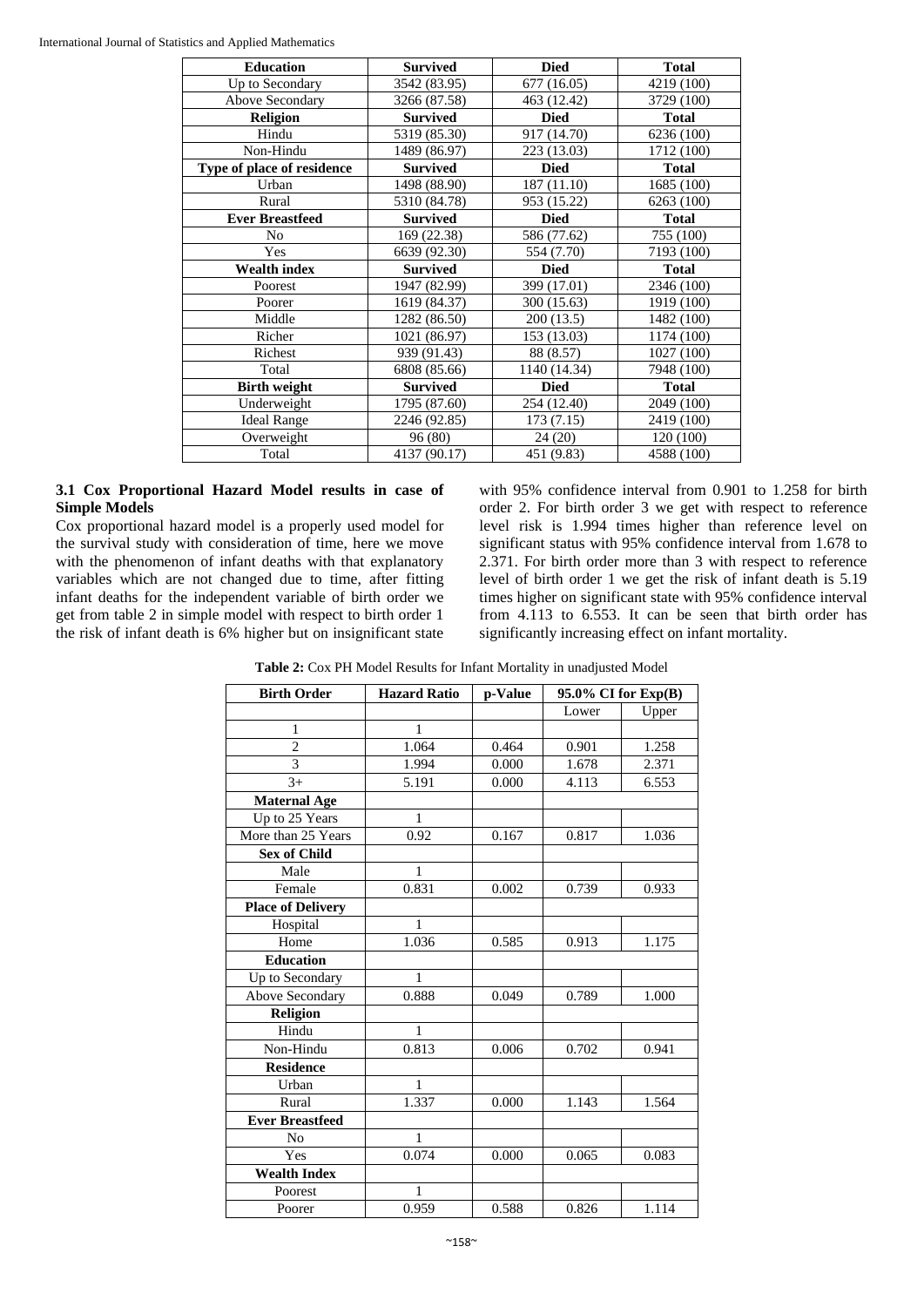| Middle                     | 0.83  | 0.032 | 0.700 | 0.984 |
|----------------------------|-------|-------|-------|-------|
| Richer                     | 0.825 | 0.043 | 0.685 | 0.994 |
| Richest                    | 0.592 | 0.000 | 0.470 | 0.746 |
| <b>Birth Weight*</b>       |       |       |       |       |
| Normal Weight              |       |       |       |       |
| Underweight                | 1.768 | 0.000 | 1.457 | 2.145 |
| Overweight                 | 2.714 | 0.000 | 1.771 | 4.159 |
| For * Sample size is 4588. |       |       |       |       |

Table shows that for maternal age more than 25 years risk of infant mortality is insignificantly 8% low with respect to reference level of women age up to 25 years with 95% confidence interval from 0.817 to 1.036. For sex of child risk of infant death is with respect to reference level of male children is 17% lower for females with 95% confidence interval from 0.739 to 0.933 at significant state in. Table also shows that for home as place of delivery shows approximately 4% higher risk than any institutional delivery with an insignificant relative risk and 95% confidence interval 0.913 to 1.175. Considering the maternal education to knowing about the risk of infant deaths we consider up to secondary education status as reference level, we get for above secondary educated women, infant death is 12% lower to reference level at significant state with 95% confidence interval from 0.789 to 1.000.

Taking Religion level from table we considered Hindus as reference level, on that level we can see that hazard ratio of infant death is 19% lower in Non**-**Hindus with respect to reference level on significance status with 95% confidence interval 0.702**-**0.941. We get for residential status risk of infant death is 1.34 times higher in rural areas with respect to reference level of urban areas at significant status with 95% confidence interval from 1.143 to 1.564. For breastfeeding status we get risk of infant death is significantly 93% lower for women who ever breastfeed to there infants with respect to women who never breastfed there child with confidence interval 0.065**-**0.083. For wealth index we consider where reference level is considered as poorest class we get for poorer class risk of infant deaths is 5% lower than reference level with 95% confidence interval from 0.826 to 1.114 on insignificant status. For middle class risk is 17% lower with significant status and 95% confidence interval 0.700**-**0.984 on behalf of reference level. For richer classes risk of infant death is significantly lower 0.18 times with 95% confidence interval from 0.685 to 0.994 with respect to reference level. Richest class shows 41% lower risk than reference level with significant status and 95% confidence interval 0.470**-**0.746. We get for birth weight with reference level of normal weight children we get risk of infant death is 1.768 times for infants of underweight category with significant status and 95% confidence interval 1.457**-**2.145. For overweight children risk of infant death is 2.714 times higher at significant status with 95% confidence interval of 1.771**-**4.159 with respect to reference level.

From studying tables of simple models thoroughly we get that, the variables which have significant effect on infant mortality are found as Birth Order, Sex of Child, Maternal Education, Religion, Residence, Breastfeed, Birth Weight and Wealth index. Maternal age and place of delivery does not have significant effect on infant mortality. These results will be embrace to use to get the adjusted effect of multiple models. In multiple model we use all those variables of simple models which have same frequency everywhere which does not posses by Birth weight, so Birth weight will not be considered in multiple model.

### **3.2 Cox Proportional Hazard model results for Multiple Models 3.2.1 Model-1**

## After fitting children deaths we get for the independent variable we get results for multiple model from table 3. When birth order is taken into account we get, with respect to birth order 1 the risk of infant death is 2% lower but on insignificant state with 95% confidence interval from 0.826 to 1.165 for birth order 2. For birth order 3 we get with respect to reference level risk is 1.70 times higher than reference level on significant status with 95% confidence interval from 1.421 to 2.045. For birth order more than 3 with respect to reference level of birth order 1 we get the risk of infant death is 3.300 times higher on significant state with 95% confidence interval from 2.582 to 4.219. It can be seen that birth order has significantly increasing effect on infant mortality. Table shows that for maternal age more than 25 years risk of infant mortality is insignificantly 20% low with respect to reference level of women age up to 25 years with 95% confidence interval from 0.713 to 0.918. For sex of child risk of infant death is with respect to reference level of male children is 16% lower for females with 95% confidence interval from 0.748 to 0.945 at significant state. Table also shows that for home as place of delivery shows approximately 38% higher risk than any institutional delivery with an significant relative risk and 95% confidence interval 1.069 to 1.350. Considering the maternal education to knowing about the risk of infant deaths we consider up to secondary education status as reference level, we get for above secondary educated women, infant death is 12% lower to reference level at significant state with 95% confidence interval from 0.767 to 1.014.

Taking Religion level from we considered Hindus as reference level, on that level we can see that hazard ratio of infant death is 10% lower in Non**-**Hindus with respect to reference level on insignificance status with 95% confidence interval 0.777**-**1.062. We get for residential status risk of infant death is 1.11 times higher in rural areas with respect to reference level of urban areas at insignificant status with 95% confidence interval from 0.928 to 1.323. For breastfeeding status we get risk of infant death is significantly 92% lower for women who ever breastfeed to there infants with respect to women who never breastfed there child with confidence interval 0.071**-**0.090. For wealth index reference level is considered as poorest class we get for poorer class risk of infant deaths is 6% lower than reference level with 95% confidence interval from 0.804 to 1.098 on insignificant status. For middle class risk is 21% lower with significant status and 95% confidence interval 0.660**-**0.942 on behalf of reference level. For richer classes risk of infant death is significantly lower 0.20 times with 95% confidence interval from 0.654 to 0.976 with respect to reference level. Richest class shows 34% lower risk than reference level with significant status and 95% confidence interval 0.510**-**0.844.

## **3.2.2 Model-2**

After fitting children deaths we get for the independent variable we get results for multiple model from table 3. When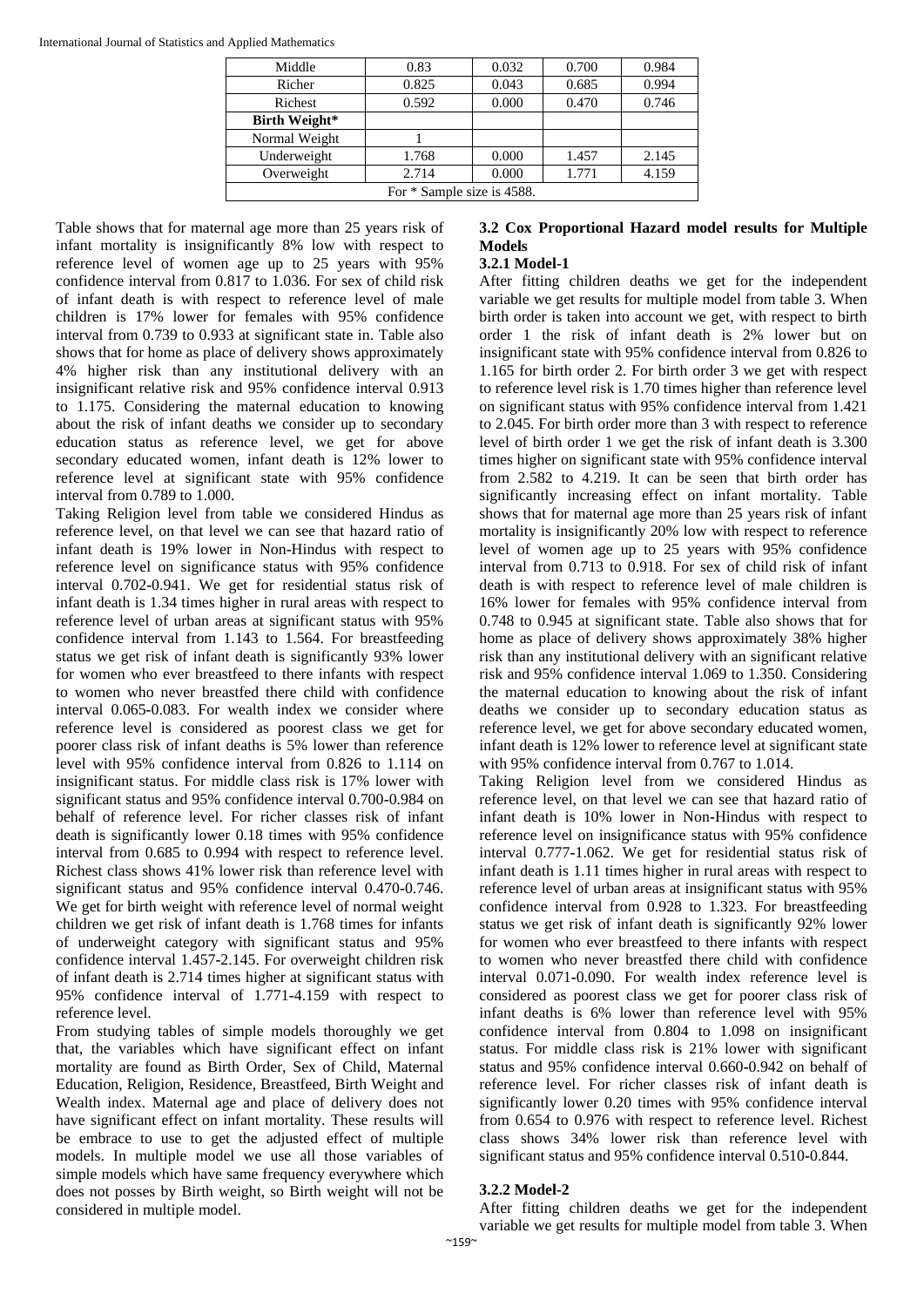International Journal of Statistics and Applied Mathematics

birth order is taken into account we get, with respect to birth order 1 the risk of infant death is 12% higher but on insignificant state with 95% confidence interval from 0.945 to 1.330 for birth order 2. For birth order 3 we get with respect to reference level risk is 2.16 times higher than reference level on significant status with 95% confidence interval from 1.797 to 2.585. For birth order more than 3 with respect to reference level of birth order 1 we get the risk of infant death is 5.79 times higher on significant state with 95% confidence interval from 4.546 to 7.376. It can be seen that birth order has significantly increasing effect on infant mortality. Table shows that for maternal age more than 25 years risk of infant mortality is significantly 21% low with respect to reference level of women age up to 25 years with 95% confidence interval from 0.697 to 0.898. For sex of child risk of infant death is with respect to reference level of male children is 20% lower for females with 95% confidence interval from 0.709 to 0.895 at significant state. Table also shows that for home as place of delivery shows approximately 58% higher risk than any institutional delivery with an significant relative risk and 95% confidence interval 1.375 to 1.836. Considering the maternal education to knowing about the risk of infant deaths we consider up to secondary education status as reference level, we get for above secondary educated women, infant death is 4% lower to reference Taking Religion level from we considered Hindus as reference level, on that level we can see that hazard ratio of infant death is 18% lower in Non**-**Hindus with respect to reference level on insignificance status with 95% confidence interval 0.702**-**0.958. We get for residential status risk of infant death is 1.13 times higher in

rural areas with respect to reference level of urban areas at insignificant status with 95% confidence interval from 0.951 to 1.357. For wealth index reference level is considered as poorest class we get for poorer class risk of infant deaths is 3% lower than reference level with 95% confidence interval from 0.832 to 1.131 on insignificant status. For middle class risk is 18% lower with significant status and 95% confidence interval 0.688**-**0.982 on behalf of reference level. For richer classes risk of infant death is insignificantly lower 0.15 times with 95% confidence interval from 0.699 to 1.043 with respect to reference level. Richest class shows 30% lower risk than reference level with significant status and 95% confidence interval 0.547**-**0.905.

When comparison of **-**2 log likelihoods of Model 1 and 2 are made we found that from results that for model**-**1, **-**2 log likelihood is 19935.496. For model**-**2 we get the value of **-**2 log likelihood is 21392.019. Which interprets that model**-**1 shows better effect on infant mortality, by which it also can be interprets breastfeeding plays an important role in duration of infant survival.

When thorough study of multiple model is considered results shows that at last from simple and multiple model the variables which make significant effect on infant mortality are Birth Order, Sex of Child, Maternal education, Breastfeeding, Birth weight. Wealth index, Residence and religion shows insignificant effect on infant mortality. By the results we can say that for infant mortality, Birth Order, Maternal age, Sex of Child, Maternal education, Breastfeeding, Birth weight can be mainly considered to study.

**Table 3:** Cox PH model Results for Infant mortality in Adjusted Models

| <b>Variables</b>         | <b>Hazard Ratio</b> | P-value   | 95% C.I.          | <b>Hazard Ratio</b> | <b>P-value</b> | 95% C.I.          |
|--------------------------|---------------------|-----------|-------------------|---------------------|----------------|-------------------|
| <b>Birth Order</b>       |                     |           |                   |                     |                |                   |
| 1                        | 1                   |           |                   | 1                   |                |                   |
| $\overline{2}$           | 0.981               | 0.828     | $(0.826 - 1.165)$ | 1.121               | 0.190          | $(0.945 - 1.33)$  |
| 3                        | 1.705               | 0.000     | $(1.421 - 2.045)$ | 2.155               | 0.000          | $(1.797 - 2.585)$ |
| >3                       | 3.300               | 0.000     | $(2.582 - 4.219)$ | 5.791               | 0.000          | $(4.546 - 7.376)$ |
| <b>Maternal Age</b>      |                     |           |                   |                     |                |                   |
| Up to 25 years           | 1                   |           |                   | 1                   |                |                   |
| Above 25 Years           | 1.238               | 0.001     | $(1.092 - 1.404)$ | 1.262               | 0.000          | $(1.112 - 1.432)$ |
| <b>Sex of Child</b>      |                     |           |                   |                     |                |                   |
| Male                     | 1                   |           |                   |                     |                |                   |
| Female                   | 0.841               | 0.004     | $(0.748 - 0.945)$ | 0.797               | 0.000          | $(0.709 - 0.895)$ |
| <b>Place of Delivery</b> |                     |           |                   |                     |                |                   |
| Institution              | 1                   |           |                   | 1                   |                |                   |
| Home                     | 0.930               | 0.275     | $(0.816 - 1.06)$  | 0.937               | 0.326          | $(0.822 - 1.067)$ |
| <b>Education</b>         |                     |           |                   |                     |                |                   |
| Up to Secondary          | 1                   |           |                   | 1                   |                |                   |
| <b>Above Secondary</b>   | 1.077               | 0.298     | $(0.937 - 1.237)$ | 1.026               | 0.720          | $(0.893 - 1.179)$ |
| <b>Religion</b>          |                     |           |                   |                     |                |                   |
| Hindus                   | $\mathbf{1}$        |           |                   | 1                   |                |                   |
| Non-Hindus               | 0.909               | 0.229     | $(0.777 - 1.062)$ | 0.820               | 0.012          | $(0.702 - 0.958)$ |
| <b>Wealth Index</b>      |                     |           |                   |                     |                |                   |
| Poorest                  | 1                   |           |                   | 1                   |                |                   |
| Poorer                   | 0.940               | 0.435     | $(0.804 - 1.098)$ | 0.970               | 0.698          | $(0.832 - 1.131)$ |
| Middle                   | 0.789               | 0.009     | $(0.660 - 0.942)$ | 0.822               | 0.030          | $(0.688 - 0.982)$ |
| Richer                   | 0.799               | 0.028     | $(0.654 - 0.976)$ | 0.854               | 0.123          | $(0.699 - 1.043)$ |
| Richest                  | 0.657               | 0.001     | $(0.510 - 0.844)$ | 0.703               | 0.006          | $(0.547 - 0.905)$ |
| <b>Breastfeeding</b>     |                     |           |                   |                     |                |                   |
| N <sub>o</sub>           | $\mathbf{1}$        |           |                   |                     |                |                   |
| Yes                      | 0.080               | 0.000     |                   | $(0.071 - 0.090)$   |                |                   |
| -2log likelihood         |                     | 19936.805 | 21394.031         |                     |                |                   |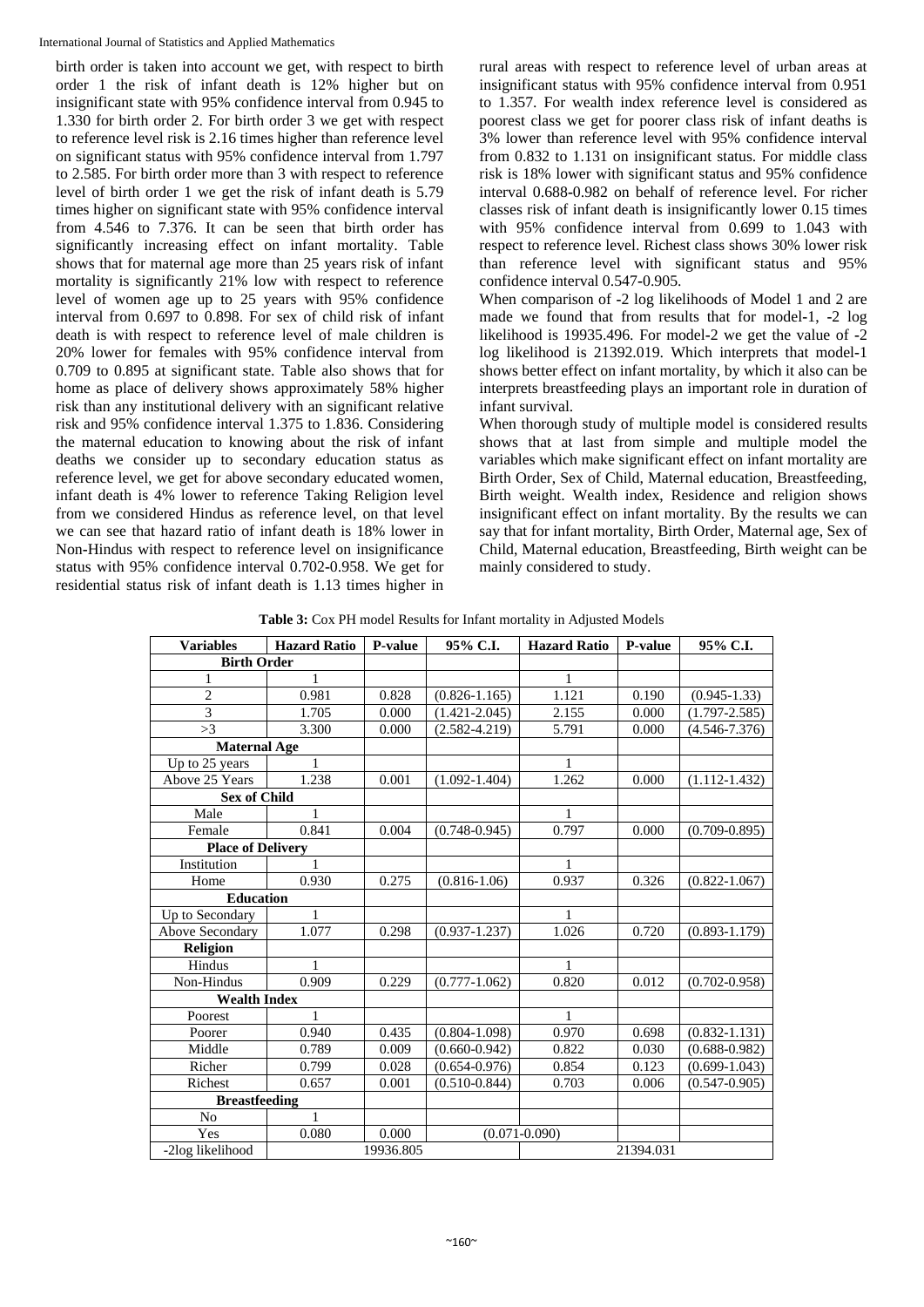

**Fig 1:** Proportionality Assumption Check of Cox Model for Birth Order



**Fig 2:** Proportionality Assumption Check of Cox Model for Maternal Age



 $~^{\sim}$ 161 $^{\sim}$ **Fig 3:** Proportionality Assumption Check of Cox Model for Sex of Child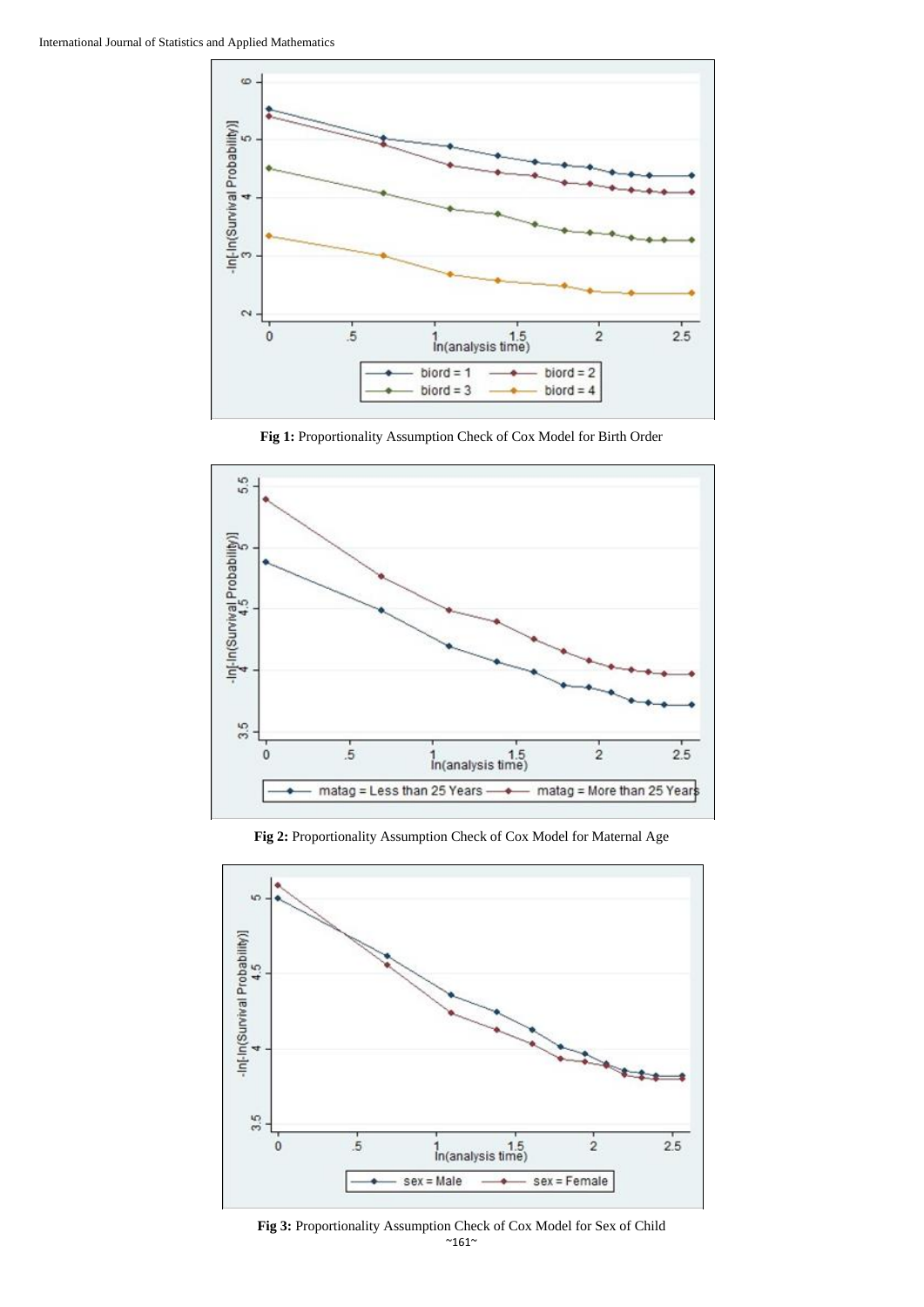





**Fig 5:** Proportionality Assumption Check of Cox Model for Education



**Fig 6:** Proportionality Assumption Check of Cox Model for Religion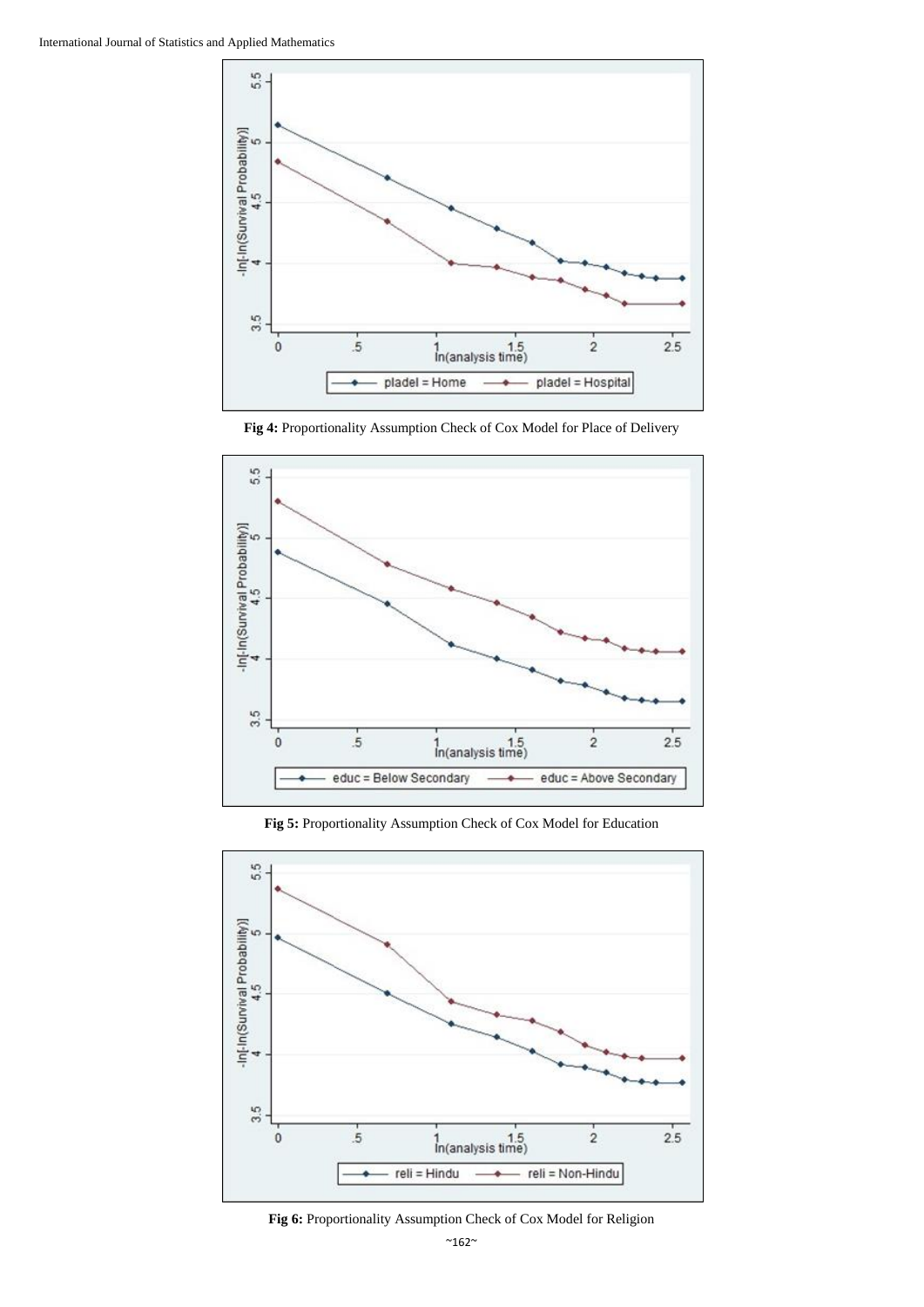

**Fig 7:** Proportionality Assumption Check of Cox Model for Residence



**Fig 8:** Proportionality Assumption Check of Cox Model for Ever Breastfeed



**Fig 9:** Proportionality Assumption Check of Cox Model for Birth Weight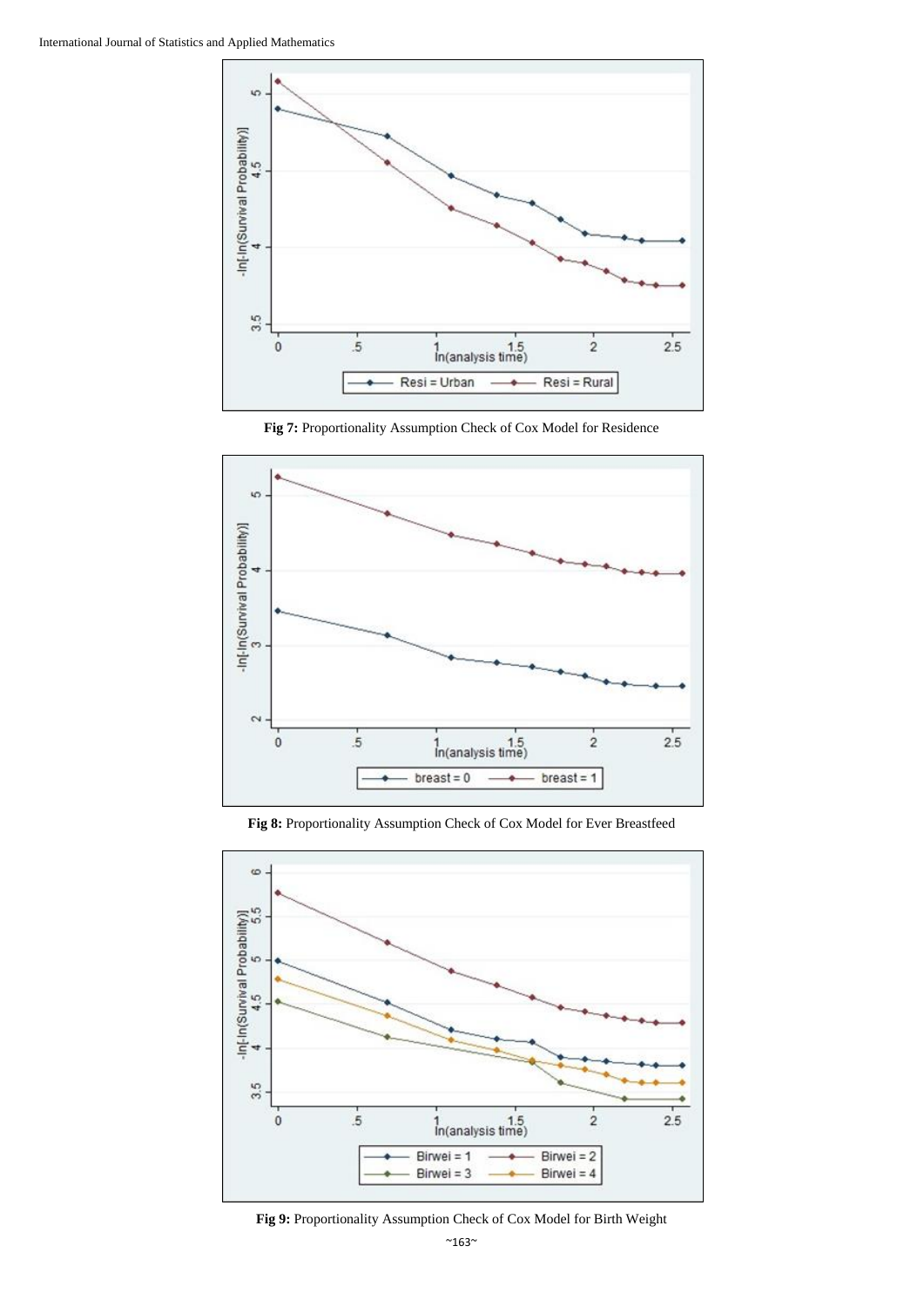

**Fig 9:** Proportionality Assumption Check of Cox Model for Birth Weight



**Fig 10:** Proportionality Assumption Check of Cox Model for Wealth Index

#### **4. Discussion and Conclusion**

Results we get from the Cox Proportional hazard model for infant mortality separately for simple and multiple models for different independent variables for study to know about their risk on different level with respect to reference level. Starting with simple models we get increasingly significant effect of birth order on infant mortality. For maternal age we get insignificantly decreasing effect on infant mortality. Sex of Child shows the significantly decreasing effect on infant mortality. Place of delivery shows insignificant effect on infant mortality. Educational status shows as the educational level increase risk of infant mortality decrease significantly. Non**-**Hindus shown significantly less effect on infant mortality. Increasing effect on corresponding residence can be seen from results. Breastfeeding suggest that significant risk on infant mortality. Birth weight shows significant effect of increasing the weight in infant. In case of Wealth index shows that significantly decreasing effect on infant mortality.

Multiple model which made without Variable birth weight cause it wasn't had similar unit size to other, provides for model**-**1, that increasing risk of death as birth order increases

significantly. For maternal age increasing risk as per age. For sex of child significantly lower risk in females than males. For place of delivery higher risk in delivering at home. Similar pattern can be seen for education level. Religion shows insignificant risk of death of infants. Residential status shows insignificantly higher risk of infant mortality in rural areas. Breastfeeding suggest that significant risk on infant mortality. In case of birth weight, risk of death significantly changes as birth weight changes. Wealth index shows the same results as simple models. After results of both the models it can be suggested that Birth order, Sex of Child, Education, Breastfeeding, Birth weight and wealth index are most important factors to effect the infant mortality. When Model**-**2 considered we found similar results than Model**-**1. But we also get that as breastfeeding included in the model the results art end to more better interpretation for infant mortality.

Study indicates that demographic, maternal, economical, social, household and child related factors can be very helpful to understanding infant mortality. Condition of infant mortality can be improved by proper implementation of